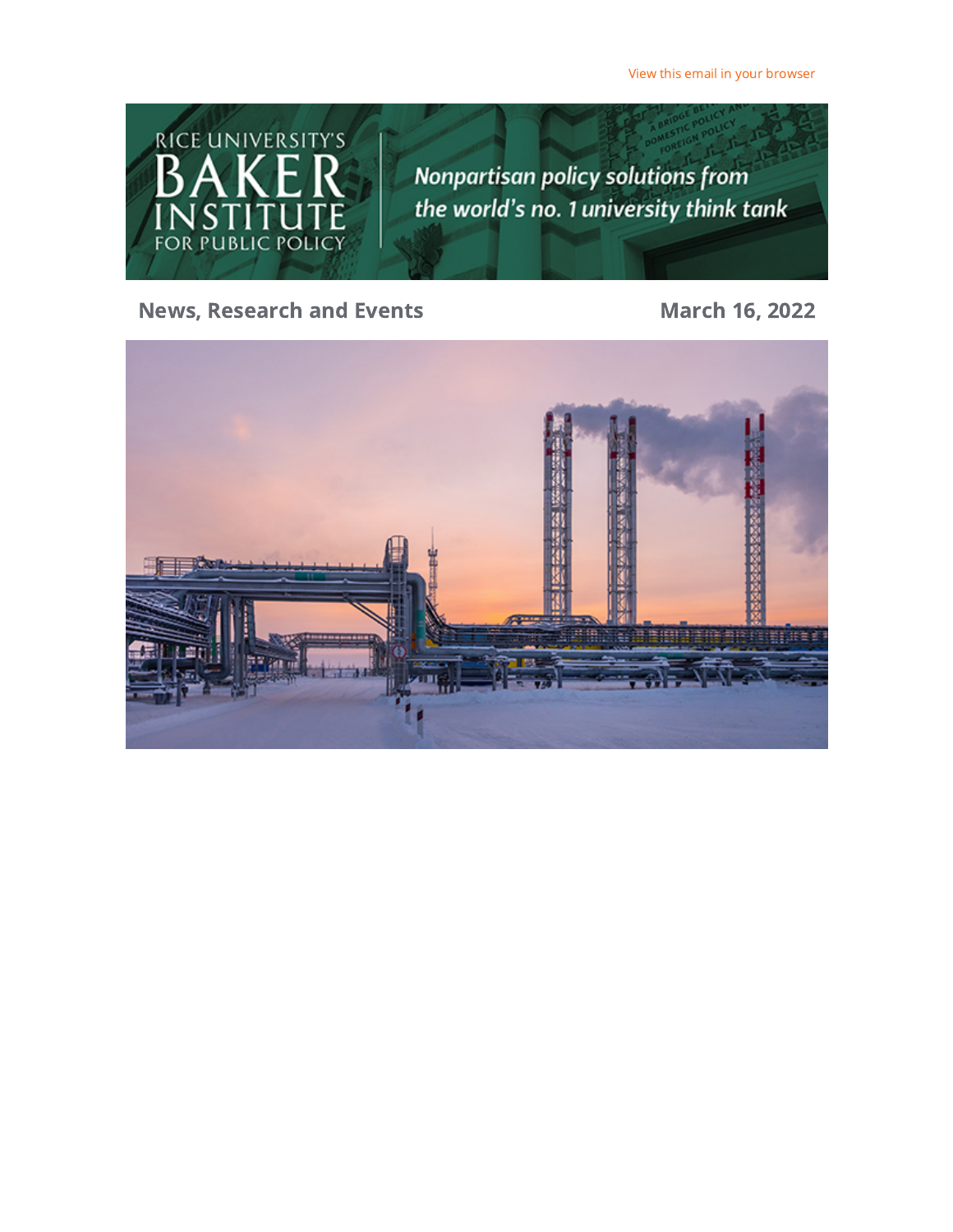# Senate testimony: Medlock and Michot Foss on use of energy as a tool & weapon

Energy security has vaulted to the top of energy policy concerns as the Russia-Ukraine crisis unfolds. The EU heavily depends on Russian gas and oil, and the war is having ripple effects on already stressed world energy markets. Can Europe reduce its dependence on Russian energy resources, and what role might the U.S. play?

In written [testimony](https://riceconnect.rice.edu/page.redir?target=https%3a%2f%2fwww.bakerinstitute.org%2ffiles%2f18162%2f&srcid=274443&srctid=1&erid=993cd04a-77dc-4572-97b6-335a402f807b&trid=993cd04a-77dc-4572-97b6-335a402f807b) submitted prior to a U.S. Senate hearing on energy security last week, Center for Energy [Studies](https://riceconnect.rice.edu/page.redir?target=https%3a%2f%2fwww.bakerinstitute.org%2fcenter-for-energy-studies%2f&srcid=274443&srctid=1&erid=993cd04a-77dc-4572-97b6-335a402f807b&trid=993cd04a-77dc-4572-97b6-335a402f807b) senior director Ken [Medlock](https://riceconnect.rice.edu/page.redir?target=https%3a%2f%2fwww.bakerinstitute.org%2fexperts%2fkenneth-b-medlock-iii%2f&srcid=274443&srctid=1&erid=993cd04a-77dc-4572-97b6-335a402f807b&trid=993cd04a-77dc-4572-97b6-335a402f807b) explains that any European transition away from Russian gas will require major infrastructure to import gas from other countries; more efficient use of existing gas infrastructure; and the development of redundancies through alternative and existing energy sources. However, Medlock warns that these solutions need investment and time to be built. In the short term, the abundance of U.S. energy resources will play a critical role in blunting the impact of Russia's use of the "energy weapon" against Europe, he writes. [Read](https://riceconnect.rice.edu/page.redir?target=https%3a%2f%2fwww.bakerinstitute.org%2ffiles%2f18162%2f&srcid=274443&srctid=1&erid=993cd04a-77dc-4572-97b6-335a402f807b&trid=993cd04a-77dc-4572-97b6-335a402f807b) his full written statement or [watch](https://riceconnect.rice.edu/page.redir?target=https%3a%2f%2fwww.energy.senate.gov%2fhearings%2f2022%2f3%2ffull-committee-hearing-to-examine-the-use-of-energy-as-a-tool-and-a-weapon&srcid=274443&srctid=1&erid=993cd04a-77dc-4572-97b6-335a402f807b&trid=993cd04a-77dc-4572-97b6-335a402f807b) the Senate hearing on the Baker Institute [website](https://riceconnect.rice.edu/page.redir?target=https%3a%2f%2fwww.bakerinstitute.org%2fresearch%2fsenate-testimony-use-energy-tool-and-weapon%2f&srcid=274443&srctid=1&erid=993cd04a-77dc-4572-97b6-335a402f807b&trid=993cd04a-77dc-4572-97b6-335a402f807b). Medlock's testimony starts at 00.59.22.

The Senate Energy & Natural Resources Committee also heard testimony from [Michelle](https://riceconnect.rice.edu/page.redir?target=https%3a%2f%2fwww.bakerinstitute.org%2fexperts%2fmichelle-michot-foss%2f&srcid=274443&srctid=1&erid=993cd04a-77dc-4572-97b6-335a402f807b&trid=993cd04a-77dc-4572-97b6-335a402f807b) Michot Foss, fellow in energy, minerals and materials. Michot Foss discussed the development of critical minerals and metals supply chains and the role of materials for alternative energy technologies in long-term energy security. [Read](https://riceconnect.rice.edu/page.redir?target=https%3a%2f%2fwww.bakerinstitute.org%2ffiles%2f18175%2f&srcid=274443&srctid=1&erid=993cd04a-77dc-4572-97b6-335a402f807b&trid=993cd04a-77dc-4572-97b6-335a402f807b) her written statement or [watch](https://riceconnect.rice.edu/page.redir?target=https%3a%2f%2fwww.energy.senate.gov%2fhearings%2f2022%2f3%2ffull-committee-hearing-to-examine-the-use-of-energy-as-a-tool-and-a-weapon&srcid=274443&srctid=1&erid=993cd04a-77dc-4572-97b6-335a402f807b&trid=993cd04a-77dc-4572-97b6-335a402f807b) her testimony starting at 00.42.10.

For more on how the Russian invasion of Ukraine is impacting oil and gas markets, read Strategic [Response](https://riceconnect.rice.edu/page.redir?target=https%3a%2f%2fwww.bakerinstitute.org%2ffiles%2f18104%2f&srcid=274443&srctid=1&erid=993cd04a-77dc-4572-97b6-335a402f807b&trid=993cd04a-77dc-4572-97b6-335a402f807b) Options if Russia Cuts Gas to Europe and Reroute, Reduce or Replace? How the Oil Market Might Cope with a Loss of Russian Exports from the Center for Energy [Studies.](https://riceconnect.rice.edu/page.redir?target=https%3a%2f%2fwww.bakerinstitute.org%2fcenter-for-energy-studies%2f&srcid=274443&srctid=1&erid=993cd04a-77dc-4572-97b6-335a402f807b&trid=993cd04a-77dc-4572-97b6-335a402f807b)

"The EU, the U.S. and other countries need to anticipate and plan for multiple pathways to medium- and long-term protection (of Ukrainian refugees) in the event that the conflict continues."

> Kelsey [Norman,](https://riceconnect.rice.edu/page.redir?target=https%3a%2f%2fwww.bakerinstitute.org%2fexperts%2fkelsey-norman%2f&srcid=274443&srctid=1&erid=993cd04a-77dc-4572-97b6-335a402f807b&trid=993cd04a-77dc-4572-97b6-335a402f807b) Fellow for the Middle East and Director, Women's Rights, Human Rights & Refugees Program, in a Baker Institute [issue](https://riceconnect.rice.edu/page.redir?target=https%3a%2f%2fwww.bakerinstitute.org%2ffiles%2f18119%2f&srcid=274443&srctid=1&erid=993cd04a-77dc-4572-97b6-335a402f807b&trid=993cd04a-77dc-4572-97b6-335a402f807b) brief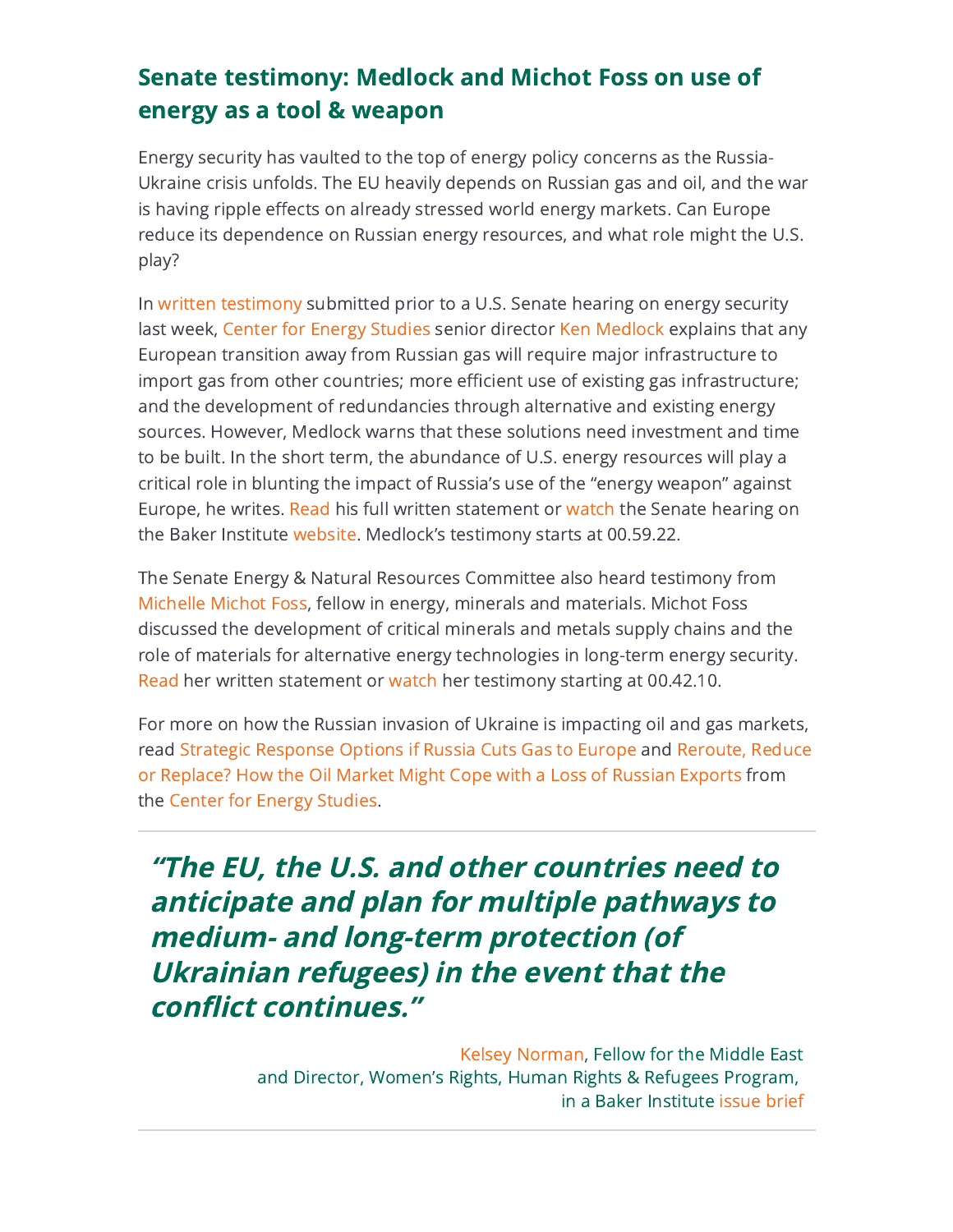### Latest research







Waste [Management](https://riceconnect.rice.edu/page.redir?target=https%3a%2f%2fwww.bakerinstitute.org%2fresearch%2fcall-action-recycling-and-waste-management-across-alternative-energy-supply-chains%2f&srcid=274443&srctid=1&erid=993cd04a-77dc-4572-97b6-335a402f807b&trid=993cd04a-77dc-4572-97b6-335a402f807b) of Alternative Energy Supply Chains. A new report by fellows [Rachel](https://riceconnect.rice.edu/page.redir?target=https%3a%2f%2fwww.bakerinstitute.org%2fexperts%2frachel-a-meidl%2f&srcid=274443&srctid=1&erid=993cd04a-77dc-4572-97b6-335a402f807b&trid=993cd04a-77dc-4572-97b6-335a402f807b) Meidl and [Michelle](https://riceconnect.rice.edu/page.redir?target=https%3a%2f%2fwww.bakerinstitute.org%2fexperts%2fmichelle-michot-foss%2f&srcid=274443&srctid=1&erid=993cd04a-77dc-4572-97b6-335a402f807b&trid=993cd04a-77dc-4572-97b6-335a402f807b) Michot Foss and MIT professor [Ju](https://riceconnect.rice.edu/page.redir?target=https%3a%2f%2fweb.mit.edu%2fnse%2fpeople%2ffaculty%2fli.html&srcid=274443&srctid=1&erid=993cd04a-77dc-4572-97b6-335a402f807b&trid=993cd04a-77dc-4572-97b6-335a402f807b) Li calls for data transparency to support planning and coordination of waste management and recycling policies along the entire global supply chain for alternative energy technologies. Read it [here](https://riceconnect.rice.edu/page.redir?target=https%3a%2f%2fwww.bakerinstitute.org%2ffiles%2f18117%2f&srcid=274443&srctid=1&erid=993cd04a-77dc-4572-97b6-335a402f807b&trid=993cd04a-77dc-4572-97b6-335a402f807b).

The Impact and [Accessibility](https://riceconnect.rice.edu/page.redir?target=https%3a%2f%2fwww.bakerinstitute.org%2fresearch%2fimpact-and-accessibility-paycheck-protection-program-small-businesses-during-covid-19%2f&srcid=274443&srctid=1&erid=993cd04a-77dc-4572-97b6-335a402f807b&trid=993cd04a-77dc-4572-97b6-335a402f807b) of the PPP. Did the Paycheck Protection Program succeed in aiding small [businesses](https://riceconnect.rice.edu/page.redir?target=https%3a%2f%2fwww.linkedin.com%2fin%2fleyah-mathew%2f&srcid=274443&srctid=1&erid=993cd04a-77dc-4572-97b6-335a402f807b&trid=993cd04a-77dc-4572-97b6-335a402f807b) during the COVID-19 pandemic? Leyah Mathew and [George](https://riceconnect.rice.edu/page.redir?target=https%3a%2f%2fwww.bakerinstitute.org%2fexperts%2fgeorge-webb%2f&srcid=274443&srctid=1&erid=993cd04a-77dc-4572-97b6-335a402f807b&trid=993cd04a-77dc-4572-97b6-335a402f807b) Webb of the McNair Center for [Entrepreneurship](https://riceconnect.rice.edu/page.redir?target=https%3a%2f%2fwww.bakerinstitute.org%2fmcnair-center%2f&srcid=274443&srctid=1&erid=993cd04a-77dc-4572-97b6-335a402f807b&trid=993cd04a-77dc-4572-97b6-335a402f807b) and Economic Growth write that it helped some firms cover employment-related expenses but was inaccessible to others. Read their [issue](https://riceconnect.rice.edu/page.redir?target=https%3a%2f%2fwww.bakerinstitute.org%2ffiles%2f18167%2f&srcid=274443&srctid=1&erid=993cd04a-77dc-4572-97b6-335a402f807b&trid=993cd04a-77dc-4572-97b6-335a402f807b) brief.

Mexican [Immigrants](https://riceconnect.rice.edu/page.redir?target=https%3a%2f%2fwww.bakerinstitute.org%2fresearch%2flinking-mexican-immigrants-contributions-to-the-us-knowledge-economy%2f&srcid=274443&srctid=1&erid=993cd04a-77dc-4572-97b6-335a402f807b&trid=993cd04a-77dc-4572-97b6-335a402f807b) and the U.S. Knowledge Economy. [Nonresident](https://riceconnect.rice.edu/page.redir?target=https%3a%2f%2fwww.bakerinstitute.org%2fexperts%2felizabeth-salamanca%2f&srcid=274443&srctid=1&erid=993cd04a-77dc-4572-97b6-335a402f807b&trid=993cd04a-77dc-4572-97b6-335a402f807b) scholar Elizabeth Salamanca Pacheco explains how high-skilled migrants from Mexico are well positioned to alleviate a STEM talent shortage in the U.S. and stimulate innovation in their native country. Read her [research](https://riceconnect.rice.edu/page.redir?target=https%3a%2f%2fwww.bakerinstitute.org%2ffiles%2f18098%2f&srcid=274443&srctid=1&erid=993cd04a-77dc-4572-97b6-335a402f807b&trid=993cd04a-77dc-4572-97b6-335a402f807b) paper.

#### Equal access to COVID-19 vaccines? How Texas fared



As the pandemic persisted across the state, did Texans living in cities have better access to COVID-19 vaccines than those in rural or low-income areas? How did race or age factor in? Experts from the Center for Health and [Biosciences](https://riceconnect.rice.edu/page.redir?target=https%3a%2f%2fwww.bakerinstitute.org%2fcenter-for-health-and-biosciences%2f&srcid=274443&srctid=1&erid=993cd04a-77dc-4572-97b6-335a402f807b&trid=993cd04a-77dc-4572-97b6-335a402f807b) and the Science and [Technology](https://riceconnect.rice.edu/page.redir?target=https%3a%2f%2fwww.bakerinstitute.org%2fscience-technology-policy%2f&srcid=274443&srctid=1&erid=993cd04a-77dc-4572-97b6-335a402f807b&trid=993cd04a-77dc-4572-97b6-335a402f807b) Policy Program assess the successes and shortfalls of Texas' vaccine distribution strategy, and how to do better next time. Read their [policy](https://riceconnect.rice.edu/page.redir?target=https%3a%2f%2fwww.bakerinstitute.org%2ffiles%2f18134%2f&srcid=274443&srctid=1&erid=993cd04a-77dc-4572-97b6-335a402f807b&trid=993cd04a-77dc-4572-97b6-335a402f807b) brief.